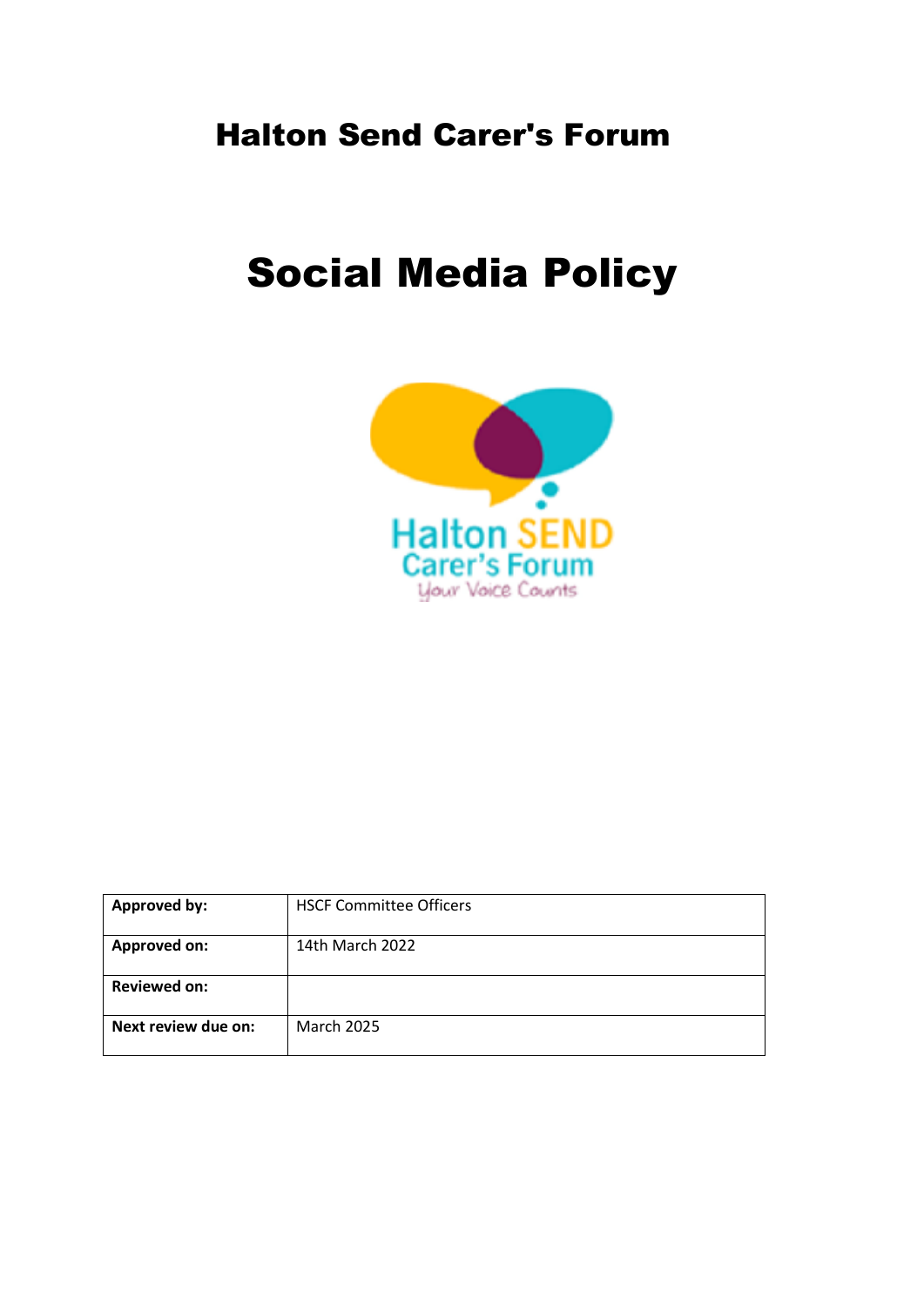#### **Introduction**

HSCF recognises the numerous benefits and opportunities which a social media presence offers. The purpose of this policy is to explain how we use social media, our posting guidelines and moderation policy for user-generated content.

For the purposes of this policy, social media is defined as any online interactive communication tool, including (but not limited to) blogs, wikis, discussion forums and message boards, comments on website articles, Google+, Facebook, Twitter, YouTube, Instagram, Pinterest, Flickr and LinkedIn, Zoom,Teams.

#### **How we use social media**

We use social media channels such as Facebook, Twitter and third-party discussion forums to engage with parent carers and the general public. These channels are also available to give parent carers the opportunity to share experiences, ask questions and provide mutual support.

We do not pre-moderate user-generated content before it goes "live" (apart from the HSCF Chat Zoom group). However, all the channels are monitored regularly. We will delete any comments or messages that do not meet our posting guidelines. We are not liable for user-generated content. We make no commitment to respond to every individual comment, message, post or tweet.

Messages posted by HSCF staff, trustees and volunteers are for general informational purposes only and are not meant as a substitute for professional advice.

# **Posting guidelines**

Whilst we want our Facebook page and group to be an open and honest space, we also want posts to be courteous and to not cause offence. Therefore we reserve the right to delete any of the following posts:

- Comments which contain personal information like telephone numbers, address details etc.
- Violent, pornographic, obscene, sexually explicit, hateful, or discriminatory posts, links or images
- Comments that threaten or defame any named person, professional or organisation
- Posts which advertise commercial activity or make requests for donations or money
- Comments that suggest or encourage illegal activity
- False or derogatory statements about any person or organisation
- Comments which are off topic or unrelated
- Repetitive posts copied and pasted or duplicated by single or multiple users
- Comments which amount to bullying or harassment
- Comments which impersonate or falsely claim to represent a person or organisation
- Comments which are party political
- Material in breach of copyright or other intellectual property rights
- Links or material relating to chain letters, junk mail, online gambling or extremist groups
- Any other content which is likely to create any liability, criminal or civil, for the individual or the organisation